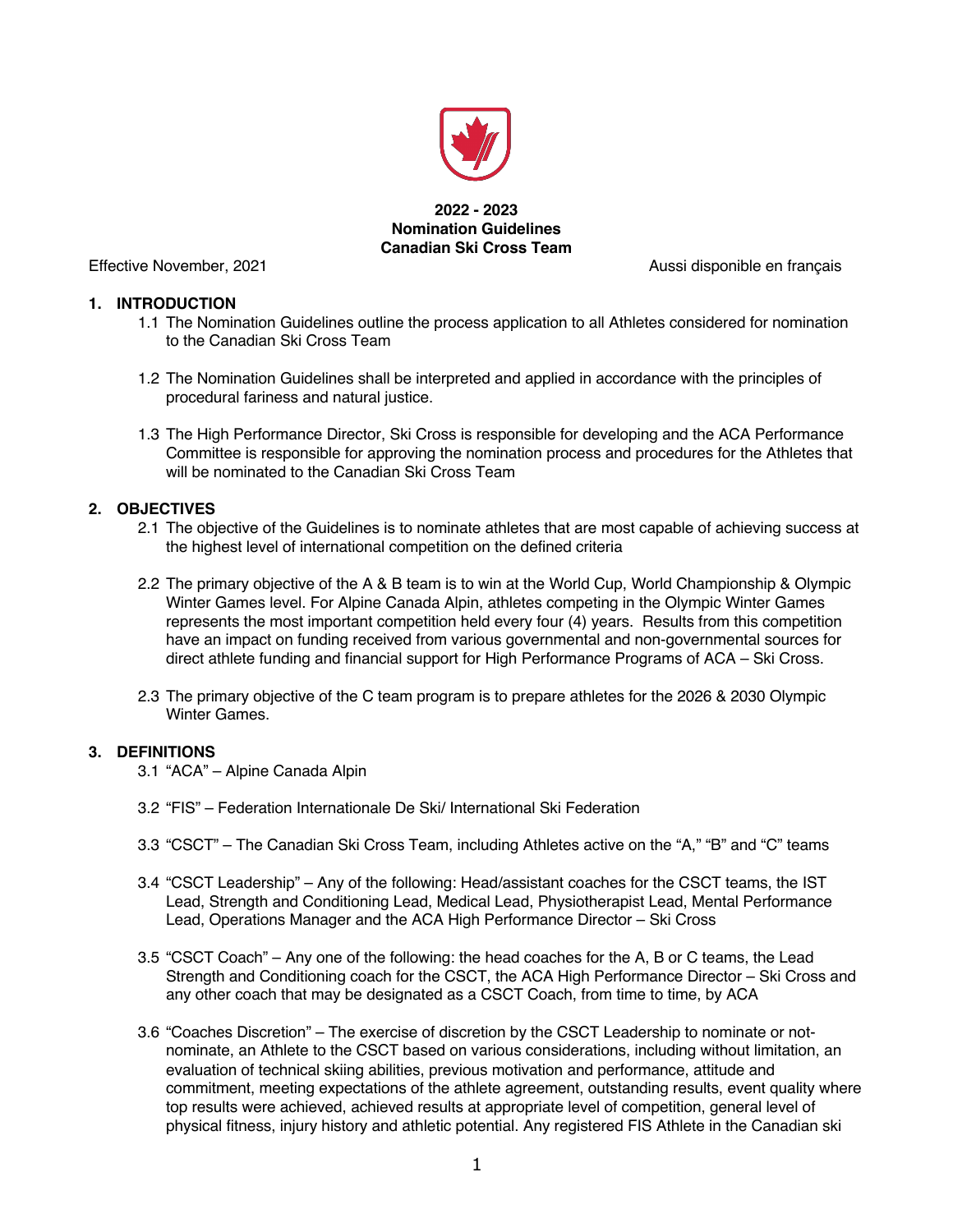racing system may be nominated or not nominated to the CSCT under 'Coaches Discretion', based upon all or some of the above-mentioned considerations

- 3.7 "Coaches Nomination Meeting" A meeting of the CSCT Leadership called for the purpose of making recommendations for nomination to the CSCT "A", "B" and "C" teams pursuant to these Nomination Guidelines
- 3.8 "Competitive Season" All FIS Sanctioned events between August 1, 2021 and April 15, 2022
- 3.9 "FIS Rankings" The rankings set out in the FIS Ranking List, which is produced by the FIS exclusively for the National Sport Organization's ("NSO") for their use in making team nominations. The FIS Ranking List contains rankings for each discipline and is provided to the NSO by the end of April 2022
- 3.10 "Team Selection Advisory Committee" ("TSAC") pursuant to section 3 means a committee constituted by ACA that may include of the following:
	- Integrated Support Team ("IST") representative;
	- ACA High Performance Director, Ski Cross & ACA Ice-president, Domestic Sport Programs and Events;
	- ACA Board Athlete representatie;
	- ACA Alumni representative;
	- ACA representative;
	- COC representative; and,
	- Other individuals appointed by the TSAC in its discretion
- 3.11 "Season End Evaluation Form" pursuant to section 3 means the written form prepared and submitted by the CSCT head coaches at the conclusion of the previous competitive season. The Season End Evaluation Form shall set out the technical evaluation, performance evaluation and achievement goals of each Athlete, which shall be a consideration by the CSCT Leadership and the TSAC in making their recommendation and nomination selections
- 3.12 "TSAC Nomination Meeting" pursuant to section 3 means the annual meeting of the TSAC that occurs after the Coaches Selection Meeting usually in April 2022, wherein the TSAC review the recommendations of the CSCT Leadership, ensure that the Nomination Guidelines have been applied correctly, and nominate Athletes to the CSCT Team
- 3.13 "World Cup Ranking" ("WCR") refers to the final FIS Freestyle Overall World Cup ranking in Ski Cross prior to the World Cup Finals. Results from the Ski Cross World Cup Finals will not be used for FIS Freestyle Overall World Cup ranking. Only podium results from the Ski Cross World Cup Finals may be used for team nomination
- 3.14 "Canada Ski Cross Athlete Ranking System" (CSX-ARS) refers to the ranking system used to rank athletes for nomination. The description of the CSX-ARS is available upon request to the ACA High Performance Director – Ski Cross: dellis@alpinecanada.org
- 3.15 "Canada Ski Cross Point Ranking Chart" (CSX-PRC) refers to the point system used for assessing all competitive results for eligible athletes. The points associated with results are based on the individual results of athletes at all FIS level competitions. The description of the CSX-PRC is available upon request to the ACA High Performance Director – Ski Cross: dellis@alpinecanada.org
- 3.16 CCES-Canadian Center for Ethics in Sport
- 3.17 SDRCC-Sport Dispute Resolution Centre of Canada
- 3.18 WADA-World Anti-Doping Agency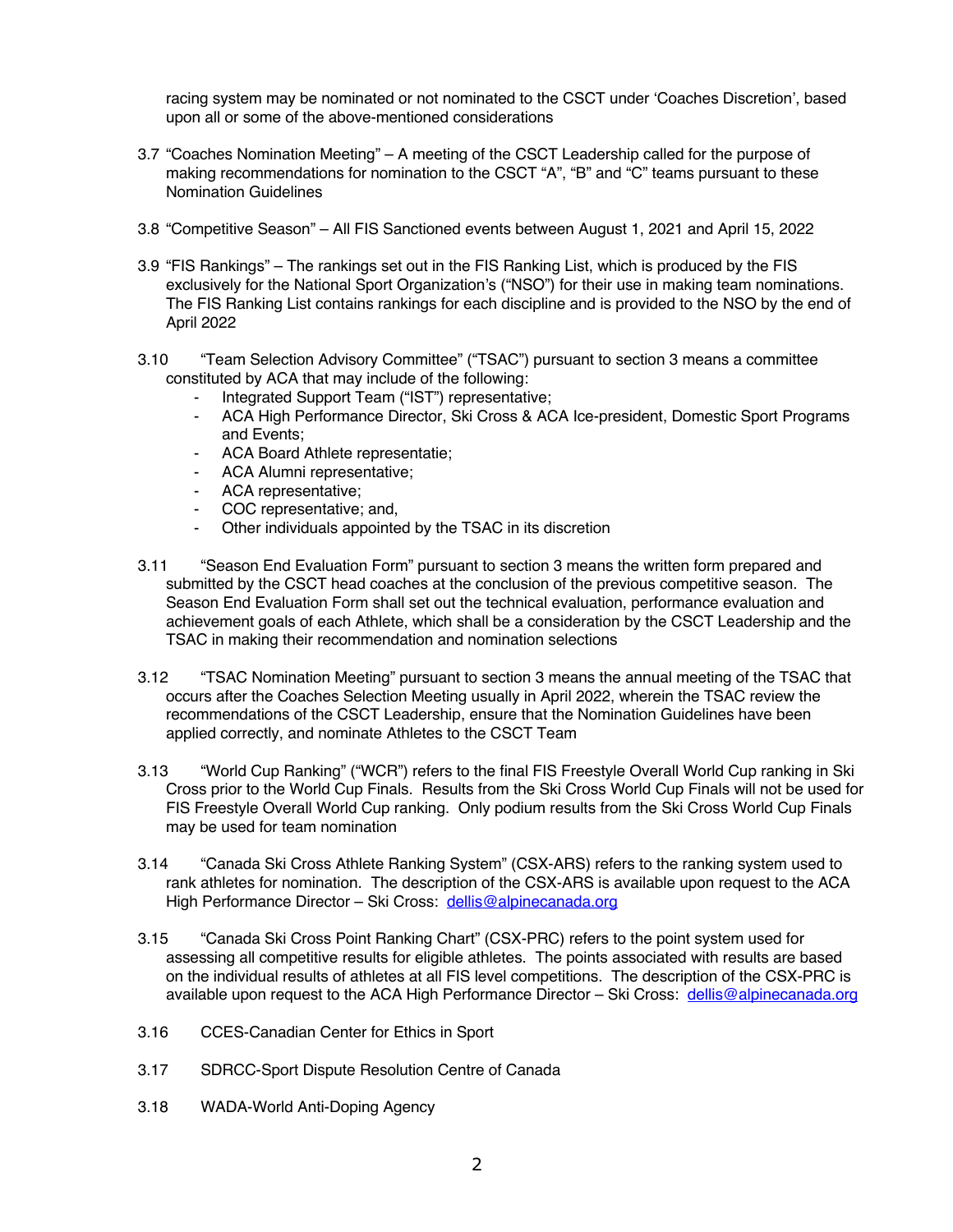# **4. QUOTA**

- 4.1. Notwithstanding anything contained in these Nomination Guidelines, ACA has the sole discretion and the exclusive right to limit the number of Athletes nominated to CSCT due to operating capacity of the CSCT A, B & C teams and/or limited financial resources, regardless of nomination criteria achieved.
- 4.2. ACA reserves the right to assign a team fee to athletes to offset program costs.

## **5. NOMINATION CRITERIA FOR A, B & C TEAMS**

#### **Team Event results will not be considered a valid result for A, B or C team nomination criteria.**

Athletes shall be considered for nomination on the following basis:

5.1 For the "A" Team, an Athlete will be considered for nomination by meeting, at a minimum, one of the following performance criteria:

| Men                                                      | Women                                                 |
|----------------------------------------------------------|-------------------------------------------------------|
| Tier 1                                                   | Tier 1                                                |
| 4 World Cup placings/results from the 2021/22 season     | 4 World Cup placings/results from the 2021/22         |
| consisting of 2 top 3 results and 20 points or less (ex. | season consisting of 2 top 3 results and 20 points or |
| WC/WCH results of 3rd, 3rd, 6th & 8th or better)         | less (ex. WC/WCH results of 3rd, 3rd, 6th & 8th or    |
| Tier 2                                                   | better)                                               |
| 4 World Cup placings/results from the 2021/22 season     | Tier 2                                                |
| consisting of 1 top 3 results and 29 points or less (ex. | 4 World Cup placings/results from the 2021/22         |
| WC/WCH results of 3rd, 6th, 8th & 12th or better)        | season consisting of 1 top 3 results and 29 points or |
| Tier 3                                                   | less (ex. WC/WCH results of 3rd, 6th, 8th & 12th or   |
| Top 12 WCR prior to the World Cup Finals                 | better)                                               |
|                                                          | Tier 3<br>Top 8 WCR prior to the World Cup Finals     |

5.2 Ranking of athletes considered for nomination for the "A" Team:

- 5.2.1 Athletes will be ranked based on the tiered system within the "A" Team performance criteria. Athletes with point totals are equal to the final ranking at a World Cup/ Olympic event. Ex. 1st place = 1 point,  $4<sup>th</sup>$  place = 4 points.
- 5.2.2 Ranking within a tier is based on the lowest points per tier. Ex. Tier  $1 1$ st,  $3^{rd}$ ,  $7^{th} = 11$  points is better than Tier  $1 - 2^{nd}$ ,  $2^{nd}$ ,  $8^{th} = 12$  points
- 5.2.3 In the event of a tie within a tier, athletes will be ranked based on their single best result until the tie is broken.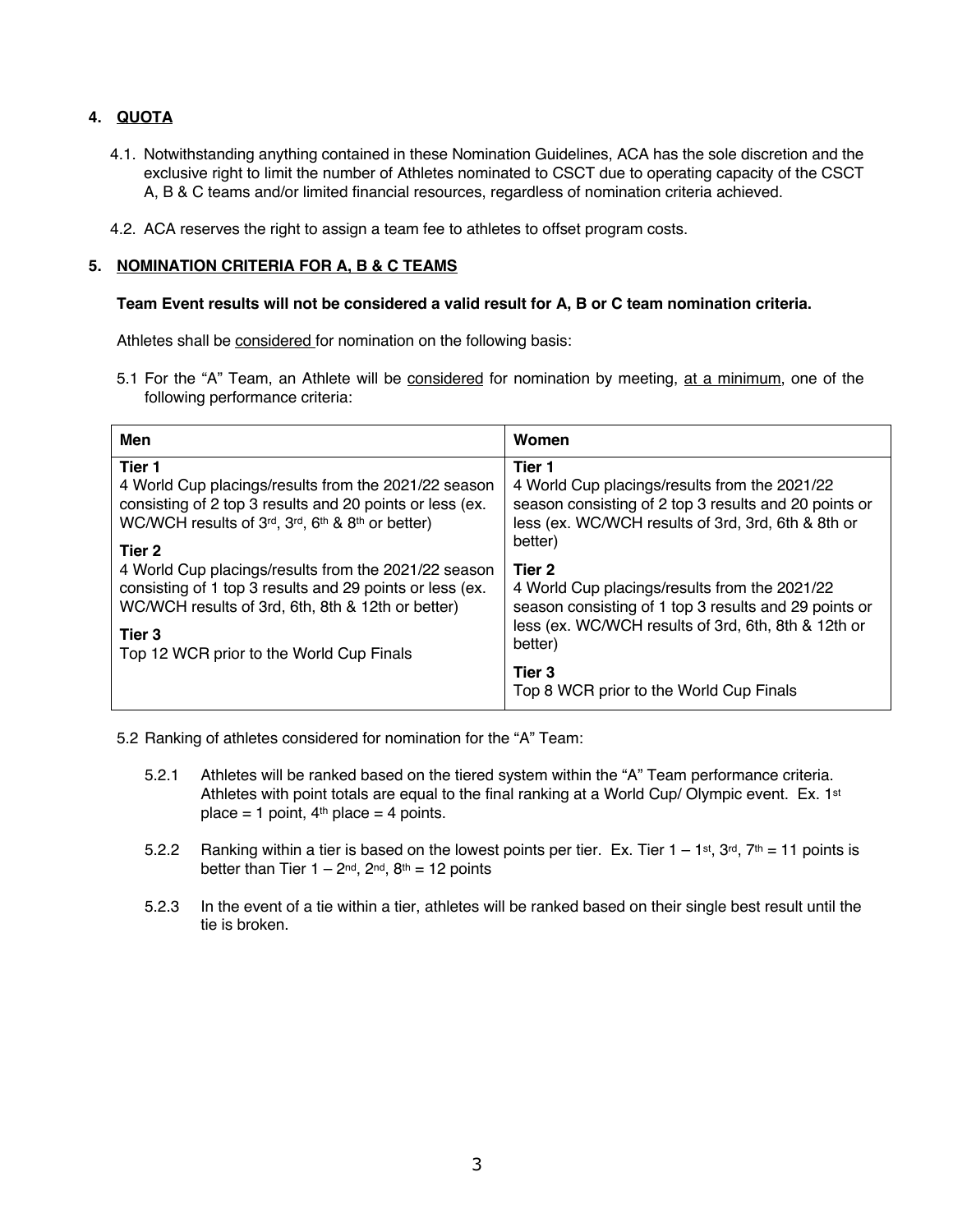| <b>Men</b>                                          | Women                                               |
|-----------------------------------------------------|-----------------------------------------------------|
| Tier 1                                              | Tier 1                                              |
| 3 World Cup placings/results from the 2021/22       | 3 World Cup placings/results from the 2021/22       |
| season consisting of 3 top 8 results.               | season consisting of 3 top 8 results.               |
| Tier 2                                              | Tier 2                                              |
| 3 World Cup placings/results from the 2022/22       | 3 World Cup placings/results from the 2021/22       |
| season consisting of 2 top 8 placings/results and 1 | season consisting of 2 top 8 placings/results and 1 |
| top 12 placing/result.                              | top 12 placing/result.                              |
| Tier 3                                              | Tier 3                                              |
| 4 World Cup placings/results from the 2021/22       | 4 World Cup results from the 2021/22 season         |
| season consisting of 2 top 8 placings/results and 2 | consisting of 2 top 8 placings/results and 2 top 10 |
| top 16 placings/results.                            | placings/results.                                   |
| Tier 4                                              | Tier 4                                              |
| Top 24 ranking on WCR before WC finals.             | Top 12 ranking on WCR before WC finals.             |
| Tier 5                                              | Tier <sub>5</sub>                                   |
| 3 World Cup placings/results from the 2021/22       | 3 World Cup placings/results from the 2021/22       |
| season consisting of 3 top 16 placings/results and  | season consisting of 3 top 10 placings/results and  |
| top 32 overall WCR before WC finals.                | top 16 overall WCR before WC finals.                |
| Tier <sub>6</sub>                                   | Tier <sub>6</sub>                                   |
| 2 World Cup placings/results from the 2021/22       | 2 World Cup placings/results from the 2021/22       |
| season consisting of 2 top 16 placings/results and: | season consisting of 2 top 10 placings/results and: |
| * 1 EC podium if 3 or less EC races are raced       | * 1 EC podium if 3 or less EC races are raced       |
| ** 2 EC podiums if 4 or more races raced            | ** 2 EC podiums if 4 or more races raced            |

5.3 For the "B" Team, an Athlete will be considered for nomination by meeting, at a minimum, one of the following performance criteria:

5.4 Ranking of athletes considered for nomination for the "B" Team:

- 5.4.1 Athletes will be ranked based on the tiered system within the "A" Team performance criteria. Athletes with point totals are equal to the final ranking at a World Cup/ Olympic event. Ex. 1st place = 1 point,  $4<sup>th</sup>$  place = 4 points.
- 5.4.2 Ranking within a tier is based on the lowest points per tier. Ex. Tier  $1 1$ st,  $3^{rd}$ ,  $7^{th} = 11$  points is better than Tier  $1 - 2<sup>nd</sup>$ ,  $2<sup>nd</sup>$ ,  $8<sup>th</sup> = 12$  points
- 5.4.3 In the event of a tie within a tier, athletes will be ranked based on their single best result until the tie is broken.
- 5.4.4 There is an expectation that B team athletes will demonstrate forward progress year to year towards A Team performance criteria.
- 5.4.5 The CSCT Leadership shall complete the individual evaluations and reserves the right to **not**nominate an Athlete if forward progression is not evident.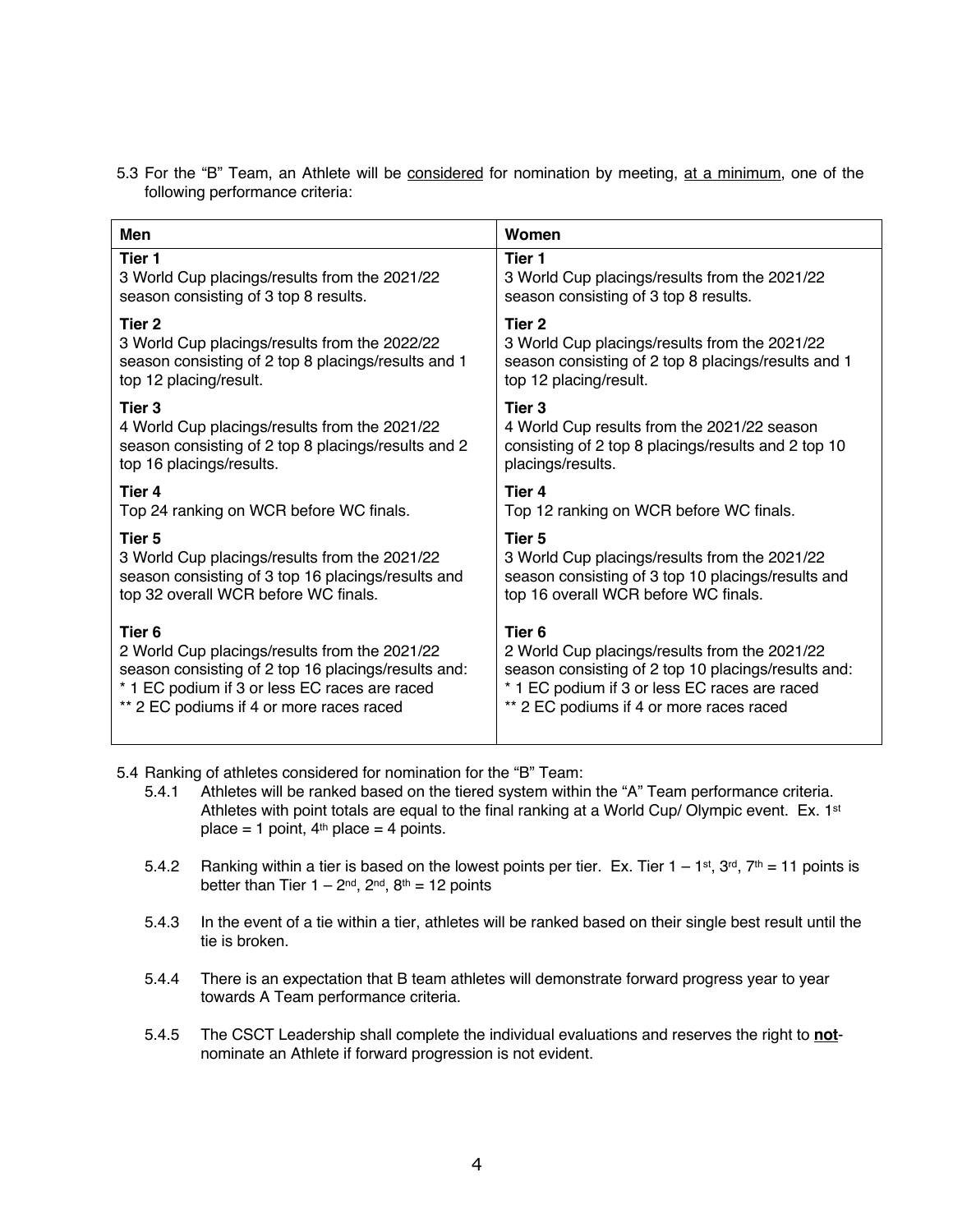5.5 For the "C" Team, current CSCT Athletes will be considered by meeting, at a minimum, one of the following performance criteria. Athletes not currently a member of the CSCT will receive an invite to the CSCT Spring Evaluation Camp by meeting, at a minimum, one of the following performance criteria.

| Men                                                                  | Women                                                                |
|----------------------------------------------------------------------|----------------------------------------------------------------------|
| Tier 1                                                               | Tier 1                                                               |
| 2 World Cup placings/results from the 2021/22                        | 2 World Cup placings/results from the 2021/22                        |
| season consisting of 2 top 32 WC placings/results                    | season consisting of 2 top 16 WC placings/results.                   |
| Tier 2                                                               | Tier 2                                                               |
| 1 World Cup placing/result from the 2021/22                          | 1 World Cup placing/result from the 2021/22 season                   |
| season consisting of 1 top 32 placing/result. Athletes               | consisting of 1 top 16 placing/result. Athletes result must          |
| result must be within the top 80% of the finishing field             | be within the top 80% of the finishing field.                        |
| Tier 3                                                               | Tier 3                                                               |
| 2 top 8 placing/results 2021/22 Europa Cup events                    | 2 top 5 placing/results 2021/22 Europa Cup events                    |
| *results from a qualification only race will not be considered valid | *results from a qualification only race will not be considered valid |
| Quality of race will be taken into consideration (FIS points, Track  | Quality of race will be taken into consideration (FIS points, Track  |
| Size & Competitors) – CSCT Leadership reserves to right to omit      | Size & Competitors) – CSCT Leadership reserves to right to omit      |
| results if event is not deemed a quality race                        | results if event is not deemed a quality race                        |

5.6 Ranking of athletes considered for nomination for the "C" Team:

- 5.6.1 Current CSCT athletes will be ranked based on the tiered system within the C team performance criteria.
- 5.6.2 Any Non CSCT athlete that meets any of the above criteria will be invited to the CSCT Spring Evaluation Camp
- 5.6.3 A maximum of 4 male and 4 female athletes may be recommended for nomination to the "C" Team. Team size per gender are independent of each other.
	- 5.6.3.1 Athletes who were nominated to C team the previous year but did not meet criteria due to injury are excluded from the above quota
	- 5.6.3.2 If overall team size & team financials allow, CSCT leadership reserves the right to increase team quota to a maximum of 5 males & 5 females. Team size per gender are independent of each other.
- 5.6.4 There is an expectation that C team athletes will demonstrate forward progress year to year towards B team performance criteria.
- 5.6.5 Once an athlete has been named to the CSCT C team, the maximum period of eligibility will be 5 years at the C team level. Failure to progress to B team within this eligibility period will result in dismissal from the CSCT team. Consideration will be given to athletes injured during this 5 year period.
- 5.6.6 If, for any reason, CSCT is unable to host a Spring Evaluation Camp, athletes will be ranked and nominated based on the above criteria, the CSX-PRC & coaches discretion based on the athletes ability to meet points 2.3 & 5.6.4.
- 5.6.7 The CSCT Leadership shall complete the individual evaluations and reserves the right to **not**nominate an Athlete if forward progression is not evident
- 5.7 Nomination with Coaches Discretion
	- 5.7.1 In the event an Athlete does not meet the criteria thresholds set out above, the Athlete may still be considered for nomination to the CSCT "A", "B", "C" teams based on "Coaches Discretion".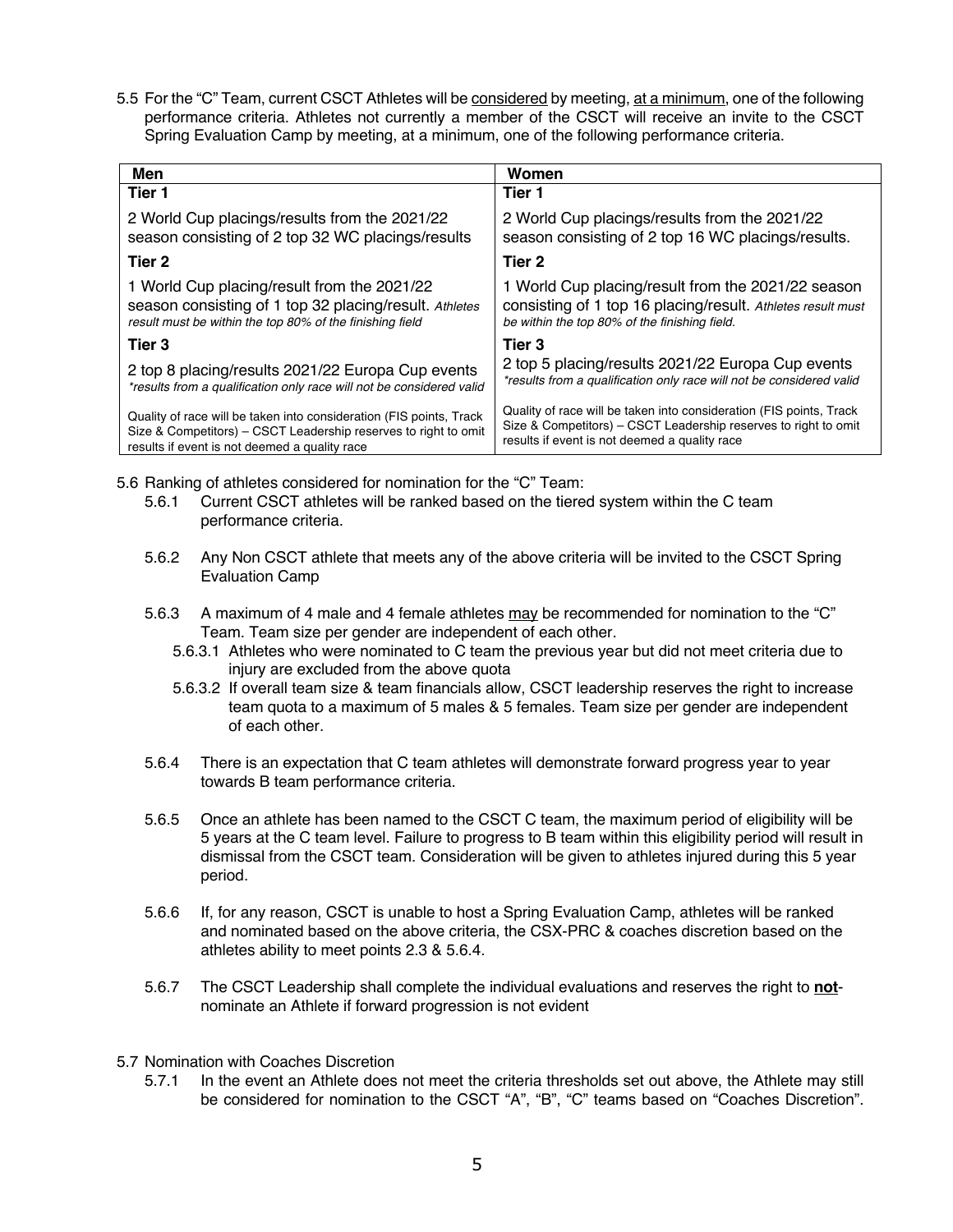The CSCT Leadership have the sole discretion to recommend for nomination, any Athlete to the CSCT "A", "B", "C" teams under Coaches Discretion, regardless of age.

- 5.7.2 Any nomination based on Coaches Discretion may require the Athlete to meet individualized criteria throughout the Competitive Season in order to remain a member of the CSCT.
- 5.7.3 Coaches discretion nominations will be based on various considerations, including, but not limited to:
	- An evaluation of technical skiing ability and heat racing ability, as well as results achieved at an appropriate level of competition; Olympics, World Championships, World Cup, World Junior Championships & Europa Cup
	- World Cup Spot earned at the Nor-Am or World Cup level
	- Previous motivation, performance, attitude & commitment to the program
	- General level of fitness & athletic potential
	- Ideal functional size of training groups
	- Current injury status and/or injury history
	- Injury or illness has prevented the athlete from achieving the criteria mentioned in these nomination guidelines;

The athlete achieved results deemed by CSCT Leadership to be comparable to nomination criteria prior to their injury status

The athlete has commited to a return to snow program and it expected to return to full capabilities and either meet or exceed other nominated athletes

The athlete has a doctors certificate attesting full recovery is expected and the indication of the estimated recory period

#### **6. PROCESS FOR INVITATION TO THE CSCT SPRING EVALUATION CAMP**

- 6.1. Athletes eligible for consideration for the CSCT Spring Evaluation Camp shall be selected in accordance with this policy
- 6.2. CSCT Leaderhip shall consider Athletes for the CSCT Spring Evaluation Camp based on:
	- Athletes meeting "C' team criteria
	- Athletes having FIS Freestyle Ski Cross points of 40 or more;
	- **EXECUTE:** Athletes having FIS Alpine points in SL, GS and SG of 100 or less;
	- Application packages for consideration for the CSCT Spring Evaluation Camp by an any athlete not currently a member of CSCT should be submitted on the CSX application template, available online or by request from **cmorrison@alpinecanada.org** 
		- o Completed application package should be sent to Manager, Team Operations Christy Morrison (cmorrison@alpinecanada.org) by April 15th
- 6.3. Athlete invitation to the CSCT Spring Evaluation Camp will be based on the following:
	- The number of Athletes invited to the CSCT Spring Evaluation Camp may be limited to a maximum of twenty (20) with no more than 10 male and 10 female Athletes;
	- § Special Athlete Invitation an invitation will be extended to the men's and women's top 3 at the National Ski Cross U-21 Championships (if applicable).
	- § "Coaches Nomination" the CSCT- Head Coaches or ACA High Performance Director Ski Cross reserve the right to select, at their sole discretion, up to four (4) Athletes, male or female, for invitation to the CSCT Spring Evaluation Camp (the "Coaches Nomination").
- 6.4. ACA's High Performance Director Ski Cross and the CSCT- Head Coaches will finalize the list of Athletes who will be invited to the CSCT Spring Evaluation Camp
- 6.5. The CSCT Leadership will evaluate the Athletes at the CSCT Spring Evaluation Camp based on numerous criteria, including without limitation, technical free skiing ability in all terrain, adaptability to terrain and features based on objective basis (timing) and subjective evaluation, evaluation of various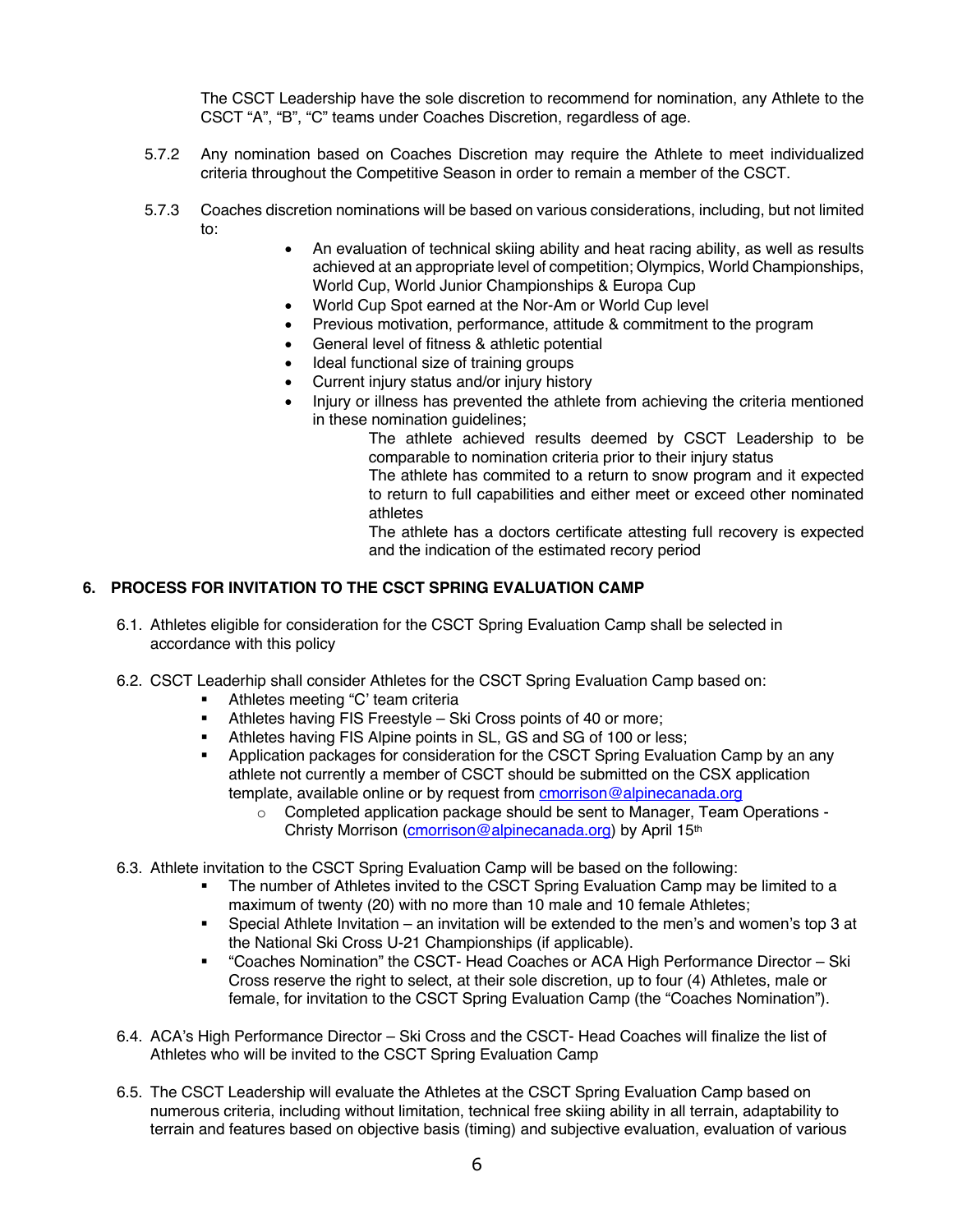"racing skills", physical evaluation including a "coordination component", and medical assessment (the "Scouting Report"). The CSX - PRC shall be used by the CSCT Leadership in making their recommendations to the TSAC

6.6. The final nomination of the CSCT "C" Team for 2021/22 will follow the same process as set out in Section 7 – CSCT NOMINATION PROCESS

*As stated in point 5.6.6 - If, for any reason, CSCT is unable to host a Spring Evaluation Camp, athletes will be ranked and nominated based on the above criteria, the CSX-PRC & coaches discretion based on the athletes ability to meet points 2.3 & 5.6.4.* 

## **7. CSCT NOMINATION PROCESS**

- 7.1. For athletes not currently on the CSCT, The CSX application template must be completed and submitted to Christy Morrison (*cmorrison@alpinecanada.org*) by April 15, 2022: The CSCT Leadership shall consider the list of identified athletes and, at its sole discretion, prepare a final list of invitees to a CSCT Spring Evaluation Camp.
- 7.2. All CSCT Athletes shall be considered for nomination to the CSCT.
	- I. CSCT Leadership will complete season end evaluation form and provide this to CSCT athletes
	- II. CSCT Athletes considered for Coaches Discretion shall be notified and have a reasonable opportunity to review and provide written comments appended to the Season End Evaluation form prior to the Coaches Nomination Meeting.
	- III. NON CSCT athletes considered for the C team will be evaluated at the CSCT spring evaluation camp, unless CSCT is unable to host a spring camp (see point 5.6.6)
- 7.3. The CSCT shall meet at a Coaches Nomination Meeting and shall make recommendations for nomination to the CSCT A, B & C teams
- 7.4. CSCT High Performance Director shall provide the members of the TSAC with the minutes of the Coaches Nomination Meeting, including without limitation, the applicable criteria used, previous results considered, any specific information applicable to Athletes recommended for nomination under Coaches Discretion, and any other relevant comments, finding or conclusions of the CSCT Leadership arising from the Coaches Nomination Meeting (the "Athlete Nomination Package"). The Athlete Nomination Package and the CSCT Leadership's recommendations for nomination shall be provided to the TSAC at least two (2) days in advance of the TSAC Nomination meeting.
- 7.5. At the TSAC Nomination Meeting the TSAC shall review the CSCT Leadership recommendations and determine if the Nomination Guidelines have been applied reasonably to each Athlete considered. If the TSAC is satisfied that the Nomination Guidelines have been applied reasonably then they shall accept the CSCT Leadership recommendations and shall:
	- 7.5.1.Nominate Athletes to the "A," "B" & "C" Teams of the CSCT and impose criteria for Athletes chosen under Coaches Discretion if applicable; and,
	- 7.5.2.In the event that TSAC determines that the Nomination Guidelines have not been applied reasonably to any Athlete, the TSAC shall advise the CSCT Leadership in writing of their findings and shall require the CSCT Leadership to conduct a second assessment of the Athlete. The CSCT Leadership shall provide the TSAC with minutes of the second assessment, including applicable criteria and previous results relied on, any comments related to their second assessment and their decision for, or `against, recommending the Athlete for nomination to the CSCT. The minutes shall be provided to the TSAC within two (2) days of the second assessment. The TSAC shall not nominate an Athlete to the CSCT "A", "B" & "C" team unless they are satisfied that these Nomination Guidelines have been reasonably applied.